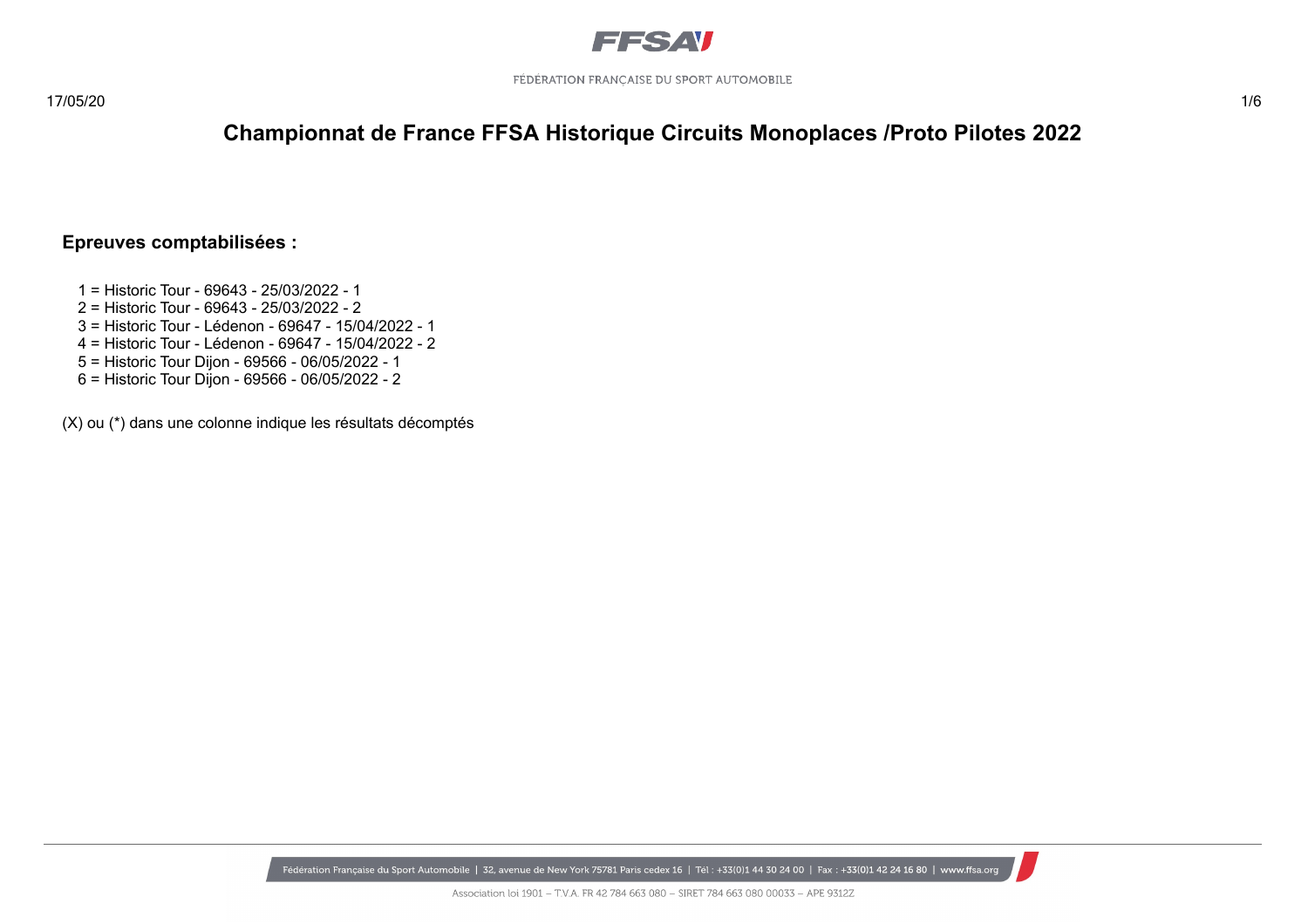

| Clt            | Licencié                     | Num lic   | Asso |      | 2    | 3    | 4    | 5    | 6    |       | Total Plateau       |
|----------------|------------------------------|-----------|------|------|------|------|------|------|------|-------|---------------------|
| $\mathbf{1}$   | <b>CARINI HUGO</b>           | 230507    | 0417 | 40,0 | 40,0 | 40,0 | 40,0 | 30,0 | 40,0 |       | 230,0 F. Ford Kent  |
| $\overline{2}$ | <b>BELLE FRANCOIS</b>        | 206939    | 0812 | 40,0 | 40,0 | 35,0 | 40,0 | 35,0 | 35,0 |       | 225,0 F. Ford       |
| 3              | LEONE Davide (IT)            | 387818    |      | 35,0 | 35,0 | 40,0 | 40,0 | 35,0 | 35,0 |       | 220,0 F3 Classic    |
| 4              | LAJOUX Frederic (MC)         | 021       |      | 40,0 | 40,0 | 15,0 | 35,0 | 40,0 | 40,0 |       | 210.0 F3 Classic    |
| 5              | <b>GENECAND Gislain (CH)</b> | 1531      |      | 35,0 | 26,0 | 40,0 | 35,0 | 40,0 | 30,0 |       | 206,0 F. Ford       |
| 6              | <b>DOUSSE ARNAUD</b>         | 130719    | 0510 | 23,0 | 35,0 | 35,0 | 35,0 | 35,0 | 30,0 |       | 193.0 F. Ford Kent  |
| $\overline{7}$ | <b>BOCH PIERRE LOUP</b>      | 298935    | 1278 | 30,0 | 35,0 | 30,0 | 30,0 | 30,0 | 30,0 |       | 185,0 S. Proto      |
| 8              | <b>MARTIN ERIC</b>           | 44458     | 1446 | 1,0  | 26,0 | 40,0 | 40,0 | 35,0 | 40,0 |       | 182,0 S. Proto      |
| 9              | <b>MONNET JEAN-CHARLES</b>   | 181757    | 1117 | 26,0 | 26,0 | 23,0 | 30,0 | 30,0 | 35,0 |       | 170,0 F. Renault    |
| 10             | <b>ROBERT LIONEL</b>         | 13612     | 1201 | 40,0 | 40,0 | 35,0 | 40,0 |      |      |       | 155,0 F. Renault    |
| 11             | <b>GOBBA JEAN PAUL</b>       | 299370    | 0417 | 35,0 | 30,0 | 30,0 | 26,0 | 1,0  | 30,0 |       | 152,0 F. Renault    |
| 12             | <b>KOLLY LOUIS</b>           | 206885    | 0510 | 26,0 | 20,0 | 26,0 | 23,0 | 26,0 | 26,0 |       | 147,0 S. Proto      |
| 13             | HOTTINGUER PHILIPPE          | 25399     | 1438 | 30,0 | 35,0 |      |      | 40,0 | 40,0 |       | 145,0 F. Renault    |
| 14             | <b>MICHEL XAVIER</b>         | 35987     | 1278 | 16,0 | 30,0 | 26,0 | 26,0 | 23,0 | 23,0 |       | 144,0 F. Ford Kent  |
| 15             | FAGGIONATO Marc (MC)         | 170       |      | 30,0 | 20,0 | 20,0 | 15,0 | 18,0 | 40,0 |       | 143,0 F. Ford       |
| 16             | NGUYEN QUAC VINH STEPHANE    | 276143    | 0901 | 40,0 | 30,0 | 35,0 | 35,0 |      |      |       | 140,0 S. Proto      |
| 17             | MOTTEZ BRUNO                 | 176560    | 0402 | 20,0 | 18,0 | 20,0 | 20,0 | 26,0 | 26,0 |       | 130.0 F. Renault    |
| 18             | EYNARD-MACHET JEAN-PIERRE    | 112727    | 1446 | 20,0 | 26,0 | 23,0 | 23,0 | 23,0 | 14,0 |       | 129,0 F3 Classic    |
| 19             | <b>BOCH LIONEL</b>           | 78916     | 1278 | 15,0 | 16,0 | 20,0 | 20,0 | 23,0 | 23,0 |       | 117.0 S. Proto      |
| 20             | <b>FOUCHE RENAUD</b>         | 182773    | 1411 | 18,0 | 20,0 | 16,0 | 23,0 | 35,0 | 1,0  |       | 113,0 F. Renault    |
| 21             | ANTUNES TAVARES DIAS CARLOS  | 5867      | 1411 | 23,0 | 23,0 | 18,0 | 16,0 | 16,0 | 16,0 | 112,0 | F3 Classic          |
| 21             | RIMBERT Dean (BE)            | 914186    |      | 16,0 | 16,0 | 18,0 | 16,0 | 23,0 | 23,0 |       | 112.0 F. Renault    |
| 23             | <b>LACOUR BERNARD</b>        | 5091      | 0812 | 18,0 | 20,0 | 20,0 | 18,0 | 15,0 | 20,0 |       | 111,0 F3 Classic    |
| 24             | SANCHEZ BEDOYA Federico (ES) | P-0007-AN |      | 40,0 | 35,0 |      |      | 17,5 | 17,5 |       | 110,0 F. Ford Zetec |
| 25             | SANJUAN Augustin (CH)        | 5060      |      | 18,0 | 1,0  | 26,0 | 26,0 | 14,0 | 23,0 |       | 108,0 F. Ford       |
| 25             | MIDY MATTHIEU                | 182156    | 1124 | 30,0 | 1,0  | 1,0  | 1,0  | 40,0 | 35,0 |       | 108,0 F. Ford Kent  |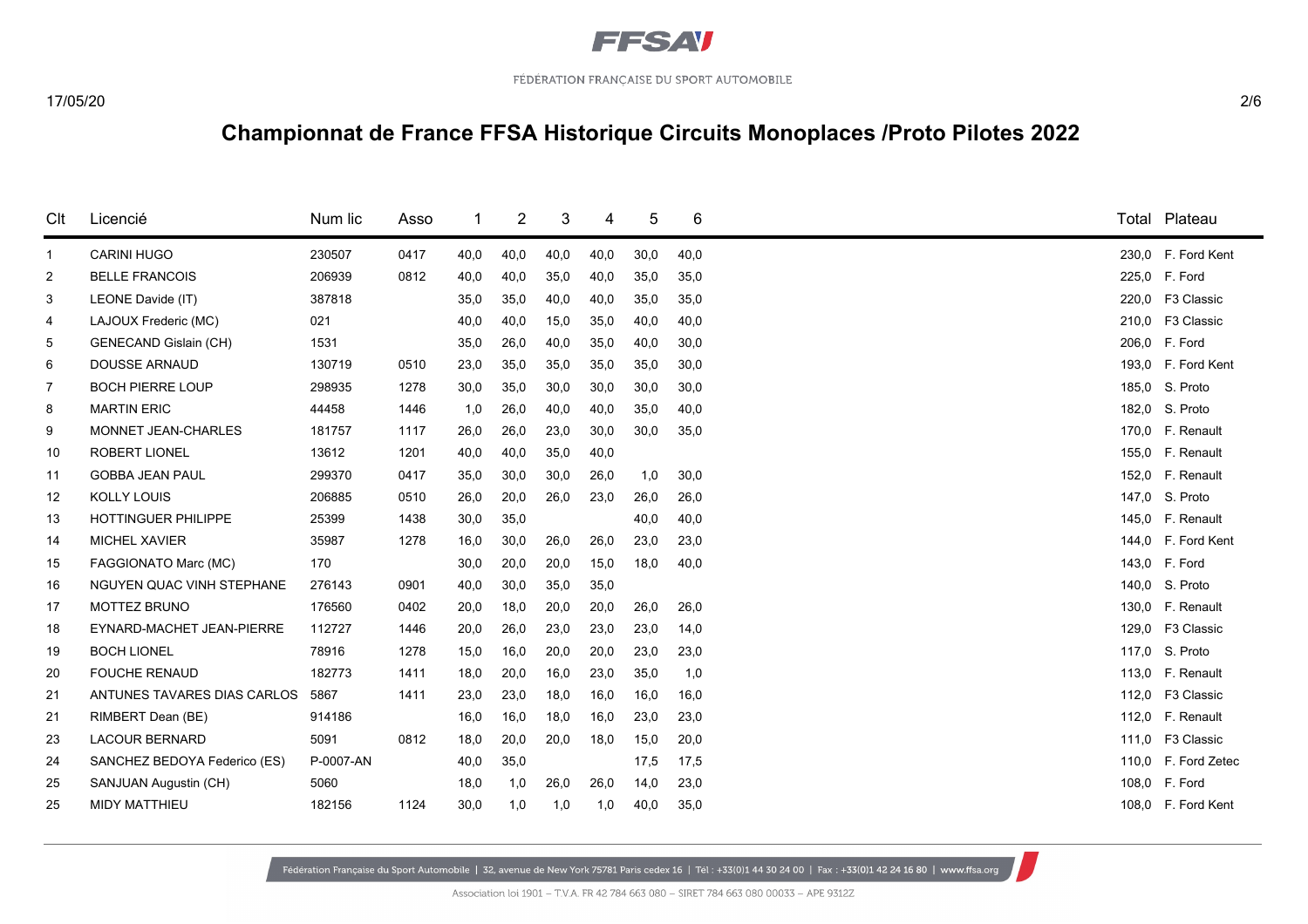

| Clt | Licencié                         | Num lic | Asso | 1    | 2    | 3    | 4    | 5    | 6    |      | Total Plateau       |
|-----|----------------------------------|---------|------|------|------|------|------|------|------|------|---------------------|
| 27  | LEONE Valerio (MC)               | 084     |      |      |      | 35,0 | 26,0 | 30,0 | 13,0 |      | 104,0 F3 Classic    |
| 28  | <b>RAUSCH PATRICK</b>            | 17771   | 0914 | 35,0 | 30,0 | 20,0 |      | 15,0 | 1,0  |      | 101,0 F. Ford Zetec |
| 29  | <b>LECLUSE Eric (BE)</b>         | 900035  |      | 26,0 | 16,0 | 13,0 | 14,0 | 16,0 | 12,0 |      | 97,0 F. Ford        |
| 30  | <b>BERREZAI DIDIER</b>           | 92581   | 1446 | 13,0 | 10,0 | 18,0 | 18,0 | 18,0 | 18,0 | 95,0 | S. Proto            |
| 31  | <b>VALLERY-MASSON LAURENT</b>    | 28703   | 1446 |      |      | 26,0 | 20,0 | 20,0 | 26,0 | 92,0 | F3 Classic          |
| 32  | DUPONT Michel (BE)               | 909348  |      | 15,0 | 15,0 | 12,0 | 18,0 | 14,0 | 15,0 |      | 89,0 F. Ford Kent   |
| 33  | <b>WAISLER LAURENT</b>           | 180594  | 0812 |      |      | 30,0 | 1,0  | 26,0 | 26,0 |      | 83,0 F. Ford Kent   |
| 34  | <b>RICHARD BERNARD</b>           | 199957  | 0812 |      |      | 15,0 | 16,0 | 30,0 | 15,0 |      | 76,0 F. Ford        |
| 34  | CHATEAUX MATTHIEU                | 121329  | 0704 |      |      | 1,0  |      | 40,0 | 35,0 |      | 76,0 S. Proto       |
| 36  | ROSSI DI MONTELERA Manfredo (IT) | 43005   |      | 35,0 | 40,0 |      |      |      |      |      | 75,0 S. Proto       |
| 36  | <b>WEIL ANTOINE</b>              | 229858  | 0801 |      |      | 40,0 | 35,0 |      |      | 75,0 | F. Renault          |
| 38  | <b>HEUDICOURT ERIC</b>           | 204829  | 0812 | 1,0  | 40,0 |      | 20,0 | 13,0 |      |      | 74,0 F. Ford Zetec  |
| 39  | PREVOST REGIS                    | 26674   | 1446 | 13,0 | 13,0 | 11,0 | 12,0 | 11,0 | 10,0 |      | 70,0 F. Ford        |
| 40  | <b>TOMSEN Georges (BE)</b>       | 906286  |      | 13,0 | 18,0 | 9,0  | 11,0 | 9,0  | 9,0  | 69.0 | F. Ford Kent        |
| 40  | DE MURARD JOSSERAND              | 174690  | 1438 |      |      | 23,0 | 26,0 | 20,0 |      | 69,0 | S. Proto            |
| 42  | VAGLIO-GIORS Christian (CH)      | 701     |      | 23,0 | 1,0  | 16,0 | 23,0 |      |      |      | 63,0 F. Ford        |
| 43  | <b>BOUQUET LOIC</b>              | 309839  | 0114 | 20,0 | 26,0 | 1,0  | 13,0 | 1,0  | 1,0  | 62,0 | F. Ford Kent        |
| 43  | <b>BAGUR BENOIT</b>              | 292068  | 0417 | 13,0 | 13,0 | 15,0 |      | 1,0  | 20,0 | 62,0 | F. Renault          |
| 45  | <b>HERAULT JEAN-PHILIPPE</b>     | 155037  | 1505 |      | 20,0 | 11,0 | 12,0 | 7,0  | 10,0 |      | 60,0 F. Ford Kent   |
| 45  | <b>ROUVIER FREDERIC</b>          | 27394   | 0703 | 30,0 | 30,0 |      |      |      |      | 60,0 | F3 Classic          |
| 45  | <b>GIRARDET ALAIN</b>            | 20370   | 1446 |      |      | 30,0 | 30,0 |      |      | 60,0 | F. Ford             |
| 48  | <b>BRELAZ NICOLAS</b>            | 325866  | 0504 | 14,0 | 15,0 | 14,0 | 15,0 | 1,0  |      | 59.0 | F. Ford Kent        |
| 48  | JACOBS Ian (GB)                  | 26317   |      | 16,0 |      |      |      | 13,0 | 30,0 | 59,0 | F3 Classic          |
| 50  | <b>DESTOMBES JEAN-PIERRE</b>     | 221219  | 1446 | 9,0  | 13,0 |      |      | 16,0 | 20,0 | 58,0 | S. Proto            |
| 50  | <b>GERBOUT PASCAL</b>            | 9371    | 1446 | 1,0  | 16,0 |      |      | 18,0 | 23,0 | 58.0 | F3 Classic          |
| 52  | <b>D'AUBREBY REMY</b>            | 242918  | 0114 | 15,0 | 16,0 |      |      | 13,0 | 13,0 |      | 57,0 F. Ford Kent   |
|     |                                  |         |      |      |      |      |      |      |      |      |                     |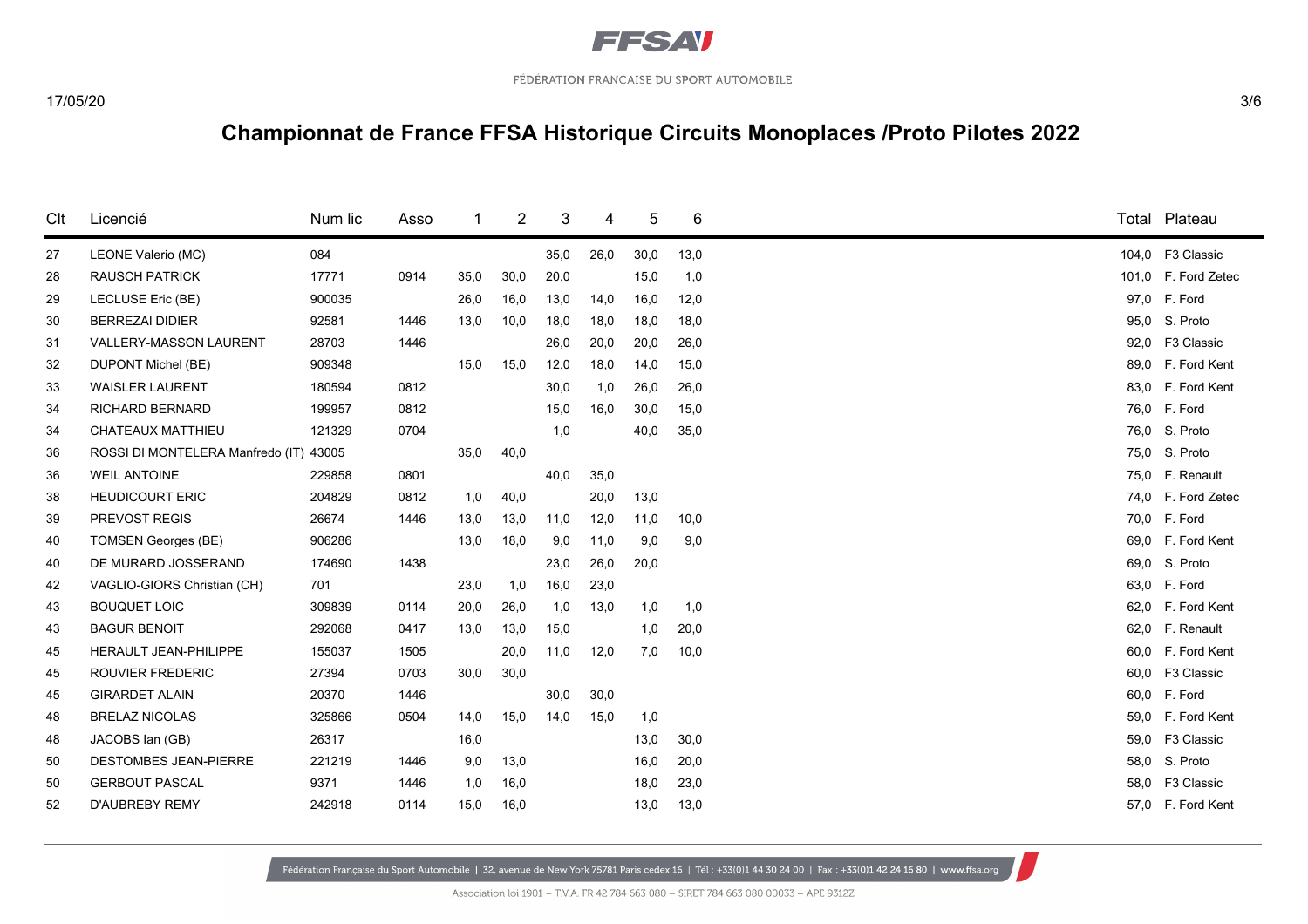

| Clt | Licencié                   | Num lic | Asso |      | 2    | 3    | 4    | 5    | 6    |      | Total Plateau      |
|-----|----------------------------|---------|------|------|------|------|------|------|------|------|--------------------|
| 53  | THETIOT CLAUDE             | 27651   | 1446 | 16,0 | 23,0 | 16,0 | 1,0  |      |      |      | 56,0 F. Ford Kent  |
| 53  | OGIER JEAN-MICHEL          | 50612   | 0812 |      |      | 15,0 |      | 23,0 | 18,0 |      | 56,0 F. Ford       |
| 55  | GARSOU Bernard (BE)        | 913281  |      | 14,0 | 11,0 | 1,0  | 1,0  | 13,0 | 15,0 |      | 55,0 S. Proto      |
| 55  | <b>HUEZ VICTORIA</b>       | 299528  | 1505 | 1,0  | 7,0  | 13,0 | 13,0 | 10,0 | 11,0 | 55,0 | S. Proto           |
| 57  | <b>BAUMARD ERIC</b>        | 169559  | 0812 | 18,0 | 1,0  | 16,0 | 16,0 | 1,0  |      | 52,0 | S. Proto           |
| 57  | <b>INGWILLER LUDOVIC</b>   | 66826   | 1476 | 20,0 | 18,0 |      |      | 13,0 | 1,0  |      | 52,0 F. Ford       |
| 59  | <b>DAILLOUX FREDERIC</b>   | 257254  | 1446 | 9,0  | 13,0 | 7,0  | 8,0  | 6,0  | 8,0  |      | 51,0 F. Ford Kent  |
| 59  | <b>HERMET NICOLAS</b>      | 325964  | 1446 | 18,0 | 23,0 |      |      | 10,0 |      |      | 51,0 F. Ford       |
| 61  | <b>BOITE PIERRE</b>        | 251461  | 1438 | 15,0 | 15,0 | 1,0  | 18,0 |      |      |      | 49,0 F. Renault    |
| 62  | YVAREN THIERRY             | 219225  | 1446 | 10,0 | 9,0  |      |      | 12,0 | 16,0 | 47,0 | S. Proto           |
| 63  | <b>ROSSIAUD LUCIEN</b>     | 5056    | 0518 | 16,0 |      | 15,0 |      | 15,0 |      | 46,0 | S. Proto           |
| 63  | <b>FOUCHER FRANCOIS</b>    | 237165  | 0417 | 23,0 | 23,0 |      |      |      |      |      | 46,0 F. Renault    |
| 65  | DERIDDER Christian (BE)    | 901936  |      | 7,0  | 11,0 | 8,0  | 10,0 | 1,0  | 7,0  | 44.0 | F. Ford Kent       |
| 65  | <b>BOISSIERE THIERRY</b>   | 11128   | 1317 | 6,0  | 10,0 | 10,0 | 9,0  | 8,0  | 1,0  |      | 44,0 F. Ford Kent  |
| 65  | <b>MONTEIRO BENJAMIN</b>   | 311182  | 1124 | 1,0  | 9,0  |      |      | 16,0 | 18,0 |      | 44,0 F. Ford Kent  |
| 68  | <b>LEBLOND NICOLAS</b>     | 230784  | 1446 | 14,0 | 14,0 |      |      | 7,0  | 8,0  |      | 43,0 F. Ford       |
| 69  | DEVERLY JEAN-JACQUES       | 25202   | 1422 |      |      |      |      | 26,0 | 16,0 |      | 42,0 F. Ford       |
| 70  | <b>MAJOU LAURENT</b>       | 204824  | 1446 |      |      | 26,0 | 15,0 |      |      |      | 41,0 F. Renault    |
| 71  | <b>LEBRETON MAXIME</b>     | 241022  | 1201 |      |      |      |      | 20,0 | 20,0 | 40,0 | F. Ford Zetec      |
| 72  | <b>VERHILLE YANNICK</b>    | 34577   | 1446 |      |      | 14,0 | 10,0 | 1,0  | 14,0 |      | 39,0 F. Ford       |
| 72  | LE JEAN CLAUDE             | 58442   | 1117 |      | 12,0 |      | 15,0 |      | 12,0 | 39,0 | S. Proto           |
| 74  | <b>LEVY BERNARD</b>        | 237349  | 1438 | 8,0  | 8,0  |      |      | 9,0  | 13,0 |      | 38,0 S. Proto      |
| 74  | LOMBARDI Pierre-Alain (CH) | 921     |      |      |      | 18,0 | 20,0 |      |      |      | 38,0 F. Ford       |
| 76  | SCHNEIDER David (CH)       | 1419    |      |      |      |      |      | 20,0 | 13,0 | 33,0 | F. Ford            |
| 77  | NALE Roberto (IT)          | 19428   |      |      |      |      |      | 14,0 | 18,0 |      | 32,0 F3 Classic    |
| 78  | ARNOULD JEAN-FRANCOIS      | 33509   | 1201 | 30,0 |      |      |      |      |      |      | 30,0 F. Ford Zetec |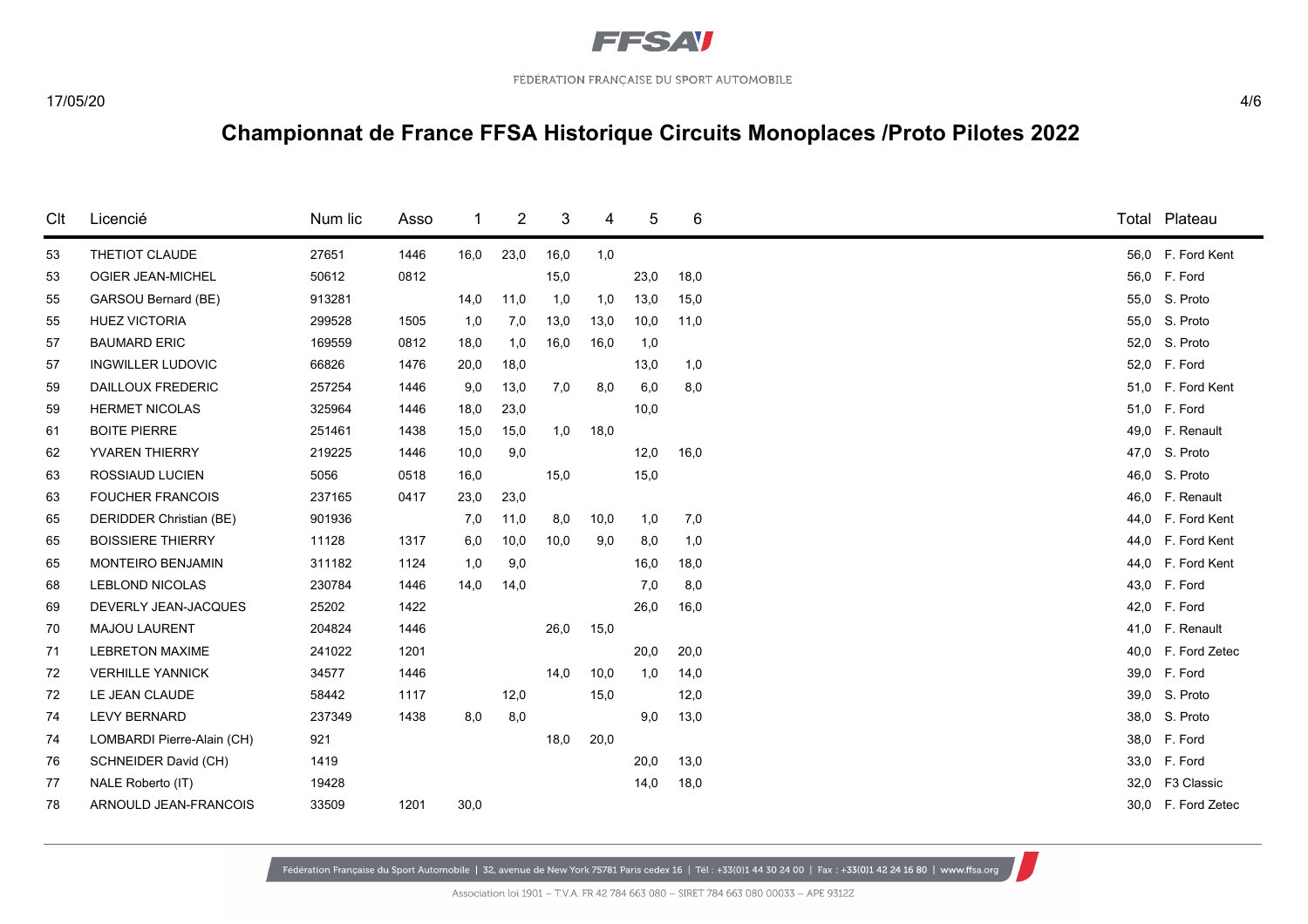

| Clt | Licencié                       | Num lic | Asso | 1    | 2    | 3    | 4    | 5    | 6    |      | Total Plateau     |
|-----|--------------------------------|---------|------|------|------|------|------|------|------|------|-------------------|
| 79  | <b>COMTE JEAN-FRANCOIS</b>     | 298503  | 1446 | 10,0 | 10,0 |      |      | 5,0  | 4,0  |      | 29,0 F. Ford      |
| 79  | MONIAT CLAUDE                  | 191649  | 1446 | 14,0 | 14,0 | 1,0  |      |      |      |      | 29,0 F. Renault   |
| 81  | <b>SIMON ALAIN</b>             | 81947   | 0812 | 1,0  |      | 13,0 | 14,0 |      |      |      | 28,0 F. Ford Kent |
| 81  | <b>MERLIN PATRICK</b>          | 138173  | 1503 |      |      | 14,0 | 14,0 |      |      |      | 28,0 S. Proto     |
| 83  | <b>RASCAGNERES XAVIER</b>      | 111548  | 0901 | 8,0  | 9,0  | 1,0  | 9,0  |      |      |      | 27,0 F. Ford      |
| 84  | <b>JANIN DANIEL</b>            | 5536    | 0812 | 12,0 | 1,0  | 6,0  | 7,0  |      |      |      | 26,0 F. Ford Kent |
| 84  | <b>GUERMONPREZ JEAN-MICHEL</b> | 11701   | 1428 | 12,0 | 14,0 |      |      |      |      |      | 26,0 S. Proto     |
| 86  | MALAISE STEPHANE               | 38719   | 0321 |      |      | 1,0  | 11,0 | 8,0  | 5,0  |      | 25,0 F. Ford      |
| 86  | <b>VULLIEZ DOMINIQUE</b>       | 232881  | 0523 | 1,0  | 23,0 | 1,0  |      |      |      |      | 25,0 S. Proto     |
| 86  | <b>ANTONACCI Walter (BE)</b>   | 900076  |      |      |      |      |      | 11,0 | 14,0 |      | 25,0 S. Proto     |
| 89  | DESSY Pierre (BE)              | 914823  |      | 1,0  |      |      |      | 11,0 | 12,0 |      | 24,0 F. Ford Kent |
| 89  | <b>MISSISTRANO VINCENT</b>     | 55559   | 0114 | 10,0 | 14,0 |      |      |      |      |      | 24,0 F. Ford Kent |
| 89  | <b>BOUCHET ALAIN</b>           | 240451  | 1601 | 12,0 | 12,0 |      |      |      |      |      | 24,0 F. Renault   |
| 92  | GRASSO Angela (IT)             | 231283  |      |      |      |      |      | 11,0 | 12,0 |      | 23,0 F3 Classic   |
| 92  | <b>DOUGNAC FRANCIS</b>         | 9884    | 0914 | 23,0 |      |      |      |      |      |      | 23,0 S. Proto     |
| 94  | <b>LEJEUNE THIERRY</b>         | 2751    | 0914 | 20,0 | 1,0  |      |      |      |      |      | 21,0 S. Proto     |
| 95  | <b>MANTZ DIDIER</b>            | 51227   | 1446 | 12,0 | 1,0  |      |      | 1,0  | 6,0  |      | 20,0 F. Ford      |
| 95  | SCHULTER Kai (DE)              | 12101   |      | 9,0  | 11,0 |      |      |      |      | 20,0 | F. Ford           |
| 97  | CANDIANI Gianluigi (IT)        | 398519  |      | 1,0  | 18,0 |      |      |      |      |      | 19,0 F3 Classic   |
| 98  | DOUGNAC ALEXANDRE              | 145427  | 0914 |      | 18,0 |      |      |      |      |      | 18,0 S. Proto     |
| 99  | <b>BAYERS LAURENT</b>          | 130603  | 1446 |      |      | 16,0 | 1,0  |      |      | 17,0 | F3 Classic        |
| 100 | <b>ROUGEMONT PIERRE-YVES</b>   | 57727   | 0812 |      |      |      |      | 15,0 | 1,0  |      | 16,0 F. Ford Kent |
| 100 | PAILLEUX CEDRIC                | 56012   | 0116 |      |      |      | 16,0 |      |      |      | 16,0 F. Ford      |
| 102 | PEROU ERIC                     | 6216    | 1507 |      |      |      |      | 14,0 |      |      | 14,0 S. Proto     |
| 103 | <b>WEISS PATRICK</b>           | 6650    | 0114 | 1,0  |      |      |      | 1,0  | 11,0 |      | 13,0 F. Ford Kent |
| 103 | LECLERC EMMANUEL               | 220530  | 0114 |      |      |      |      | 6,0  | 7,0  |      | 13,0 F. Ford      |

Fédération Française du Sport Automobile | 32, avenue de New York 75781 Paris cedex 16 | Tél: +33(0)1 44 30 24 00 | Fax: +33(0)1 42 24 16 80 | www.ffsa.org

Association loi 1901 - T.V.A. FR 42 784 663 080 - SIRET 784 663 080 00033 - APE 9312Z